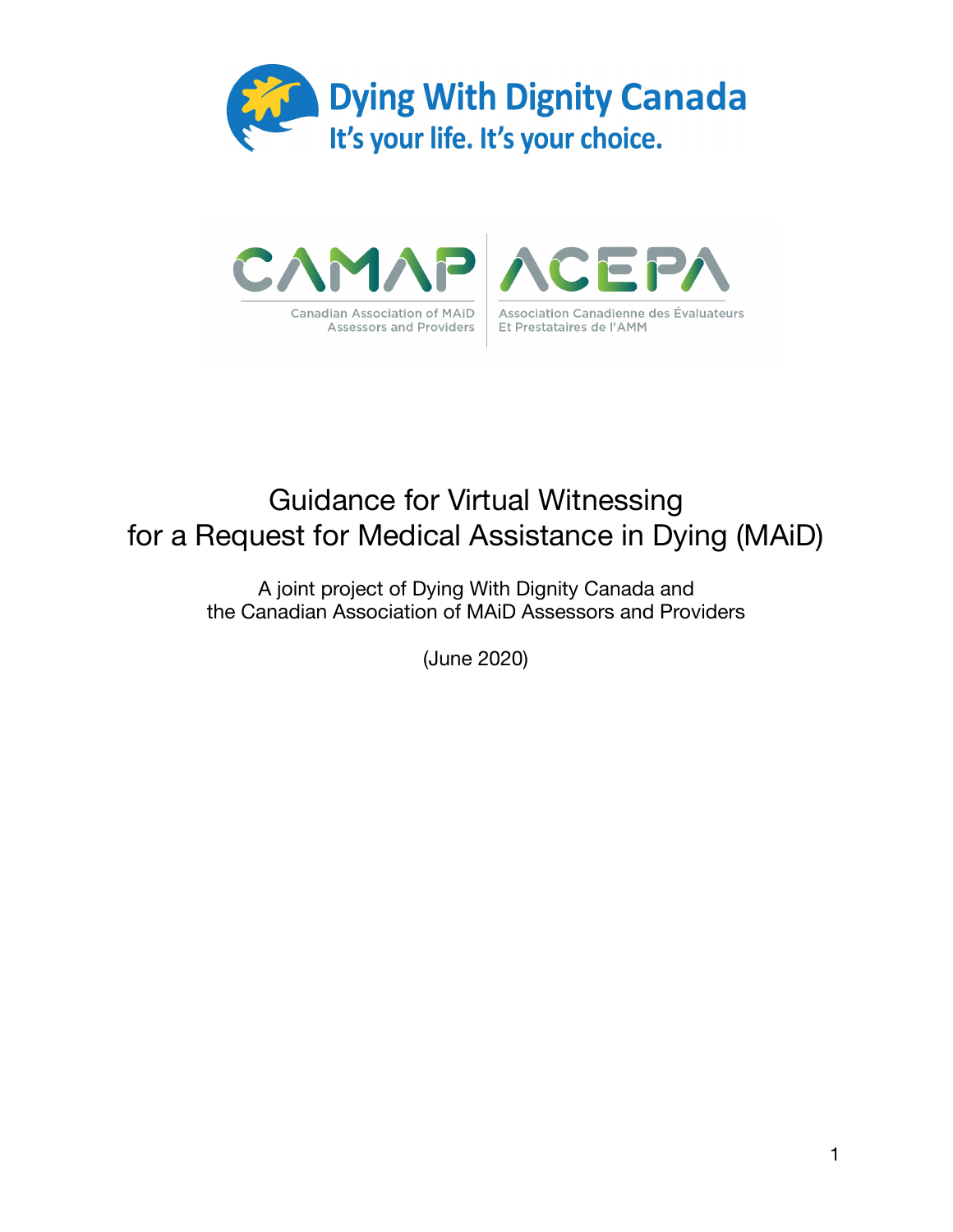## **Background**

Canada's law on medical assistance in dying (MAiD) requires that a person's request for medical assistance in dying be made in writing and signed and dated by the person before two independent witnesses who then also signed and dated the request.

*Eligibility for medical assistance in dying* 

#### *241.2 …*

*(3) Before a medical practitioner or nurse practitioner provides a person with medical assistance in dying, the medical practitioner or nurse practitioner must* 

*(a) be of the opinion that the person meets all of the criteria set out in subsection (1);* 

*(b) ensure that the person's request for medical assistance in dying was* 

*(i) made in writing and signed and dated by the person or by another person under subsection (4), and* 

*(ii) signed and dated after the person was informed by a medical practitioner or nurse practitioner that the person has a grievous and irremediable medical condition;* 

*(c) be satisfied that the request was signed and dated by the person — or by another person under subsection (4) — before two independent witnesses who then also signed and dated the request;* 

The responsibility for operationalizing this rule in the health care setting lies with the provinces and territories and the health profession regulators.

The recent global COVID-19 pandemic has forced us to reconsider immeasurable aspects of life and work. As with all other aspects of health care, MAiD processes and procedures must adapt to new circumstances in order for practitioners to continue to ensure access to high quality, compassionate healthcare. While the proposed measures for virtual witnessing were prompted by COVID-19, the proposal is not limited to the pandemic. The proposed measures are anticipated to be helpful to all patients with limited access to independent witnesses including persons living in remote communities.

The Canadian Association of MAiD Assessors and Providers (CAMAP) has recently called for the allowance of virtual assessments for eligibility for MAiD and the virtual witnessing of patient request forms. Multiple provinces and territories have agreed. The Criminal Code is silent on the use of electronic tools to facilitate assessing or witnessing a person's request for MAiD. However, it is clear that the law must be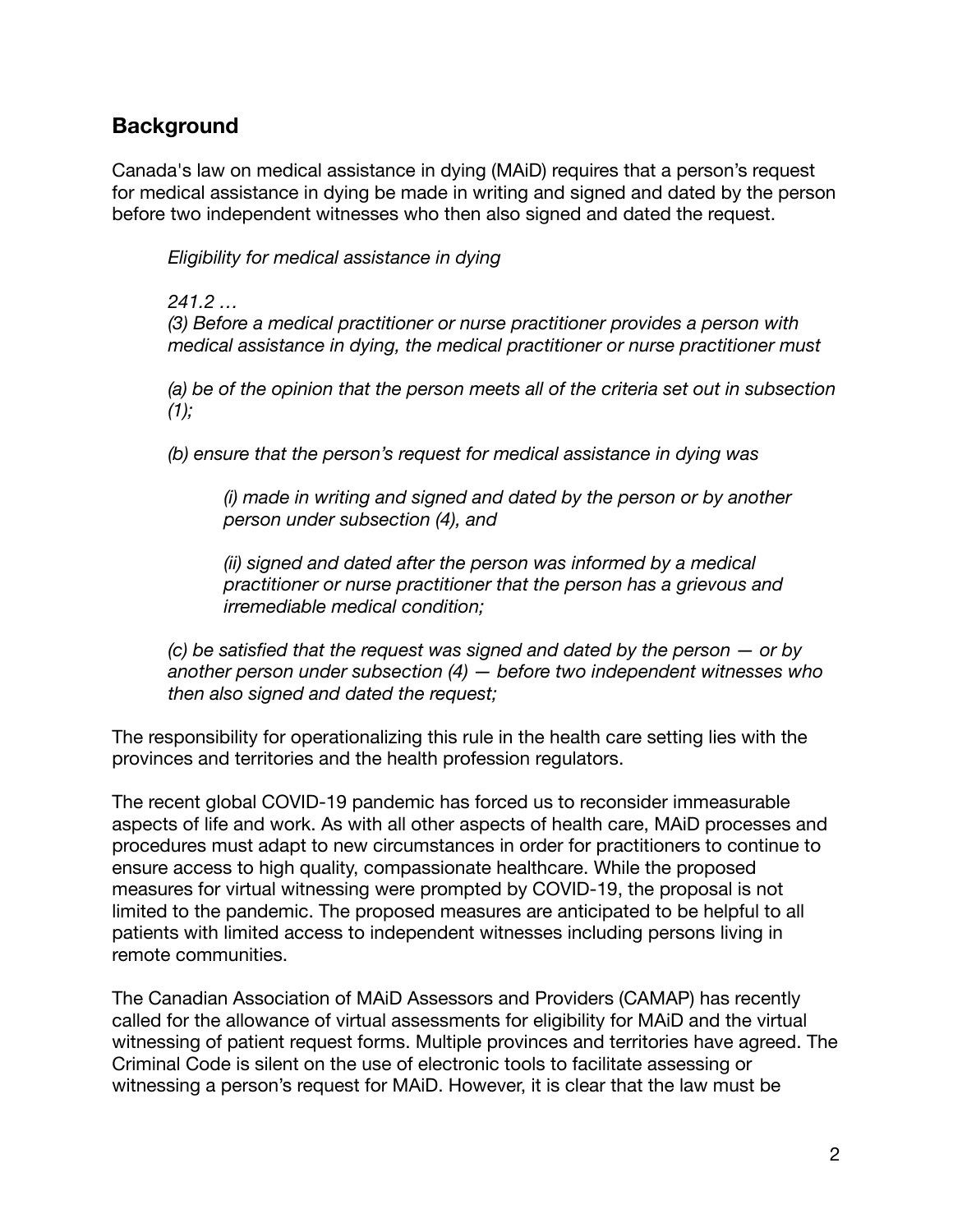maintained while considering the safety of all involved - the patient, families, clinicians and volunteers.

Dying with Dignity Canada (DWDC) pioneered a volunteer witness program for MAiD in 2016 and they have expanded and coordinated it across the country ever since. Together, DWDC and CAMAP have created this guidance document on the virtual witnessing of patient requests for MAiD in order to help ensure ongoing access while respecting public health guidance during the pandemic.

This document is meant as a practical guide. It may be adapted by regional programs and facilities as required.

Practitioners are reminded that they should try to ensure their video conferencing platform complies with applicable privacy legislation, and that they comply with applicable telemedicine requirements of their professional regulators. These may vary by jurisdiction.

## **Preparation for Virtual Witnessing**

For care-coordinators, requesting clinicians, health care facilities

- Confirm that the patient has an appropriate device (phone, tablet, computer) and good internet connection for the virtual-witnessing to take place. Ensure access to and basic knowledge of a video conferencing service. See Appendix A for a review of some currently available video conferencing services
- Confirm that the patient has appropriate identification- one piece of government issued ID (e.g., passport, driver's license, health card, or identity card)- that they can use to confirm identity. In cases where patients are in hospital, a hospital ID band is acceptable
- Confirm the independence of witnesses
- Gather the following information:
	- Name of patient
	- Location of patient (i.e., home, hospice, hospital, long term care home, etc)
	- Contact person and phone number/email address (to set up video conference)
	- Timeline (i.e., urgency)
	- Which video conferencing platform will be used (Skype, FaceTime, Zoom) and patient user address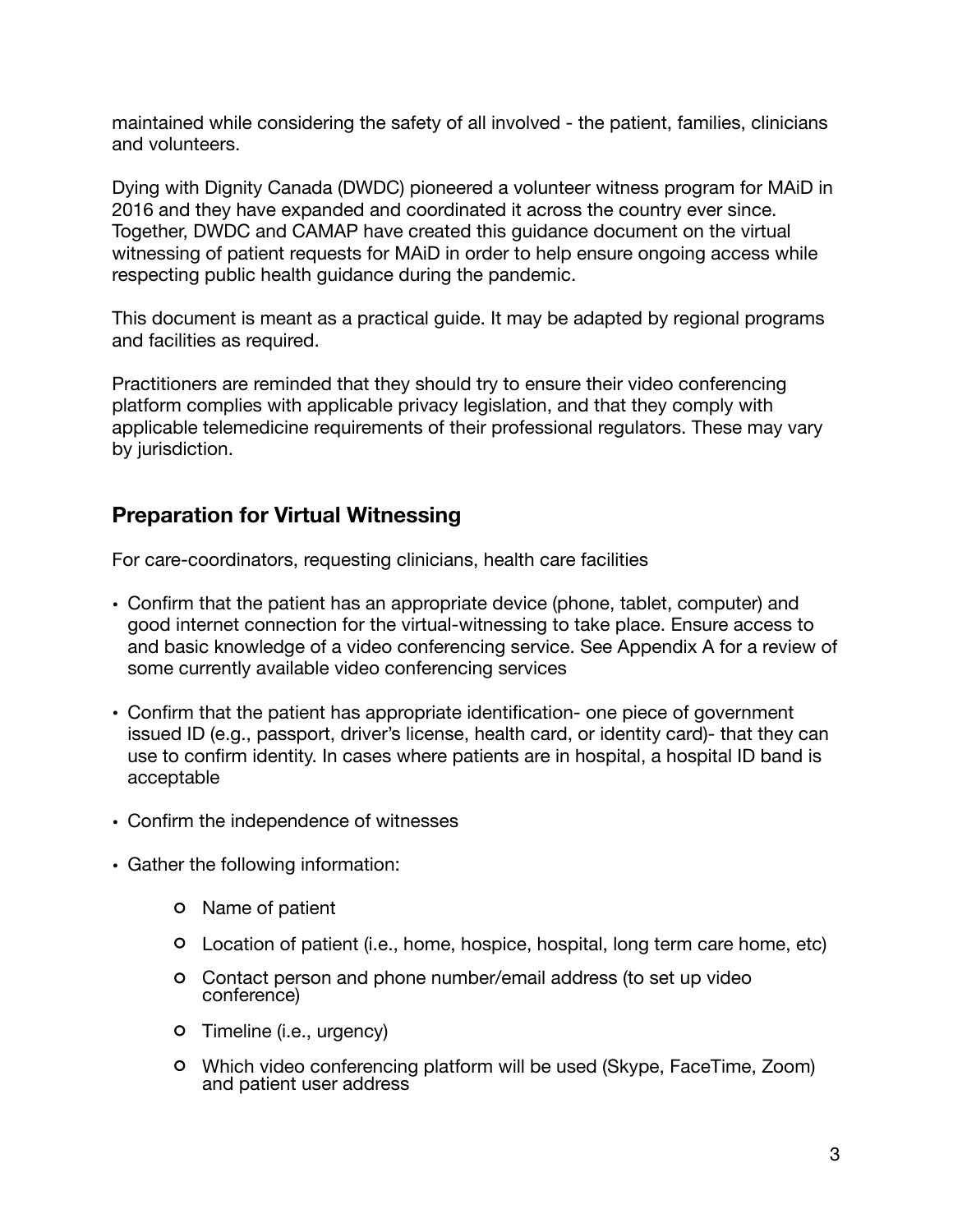- Proxy needed? If so, an extra volunteer will be required. Determine who will be responsible for recruiting the proxy. Obtain name and contact information
- Interpreter needed? If so, for which preferred language? Determine who will be responsible for recruiting the interpreter. Obtain name and contact information
- Preferred location where the completed forms should be sent

Once all of the above is confirmed:

- Schedule a time for the video conference
- Provide all participants, including proxy and interpreter if there is one, with the video conference details such as date, time, and platform user addresses
- Ensure that all participants have a copy of the entire patient request form prior to the virtual witnessing and have it in front of them during the virtual witnessing

Note: If the person does not have access to video conferencing technology, they are welcome to reach out to DWDC to talk through witnessing options.

### **Virtual Witnessing**

- All participants connect at the scheduled time to the agreed upon common platform or a call is initiated by a witness to the patient and includes all necessary participants
- Obtain and document informed consent for the use of video conferencing technology; acknowledge that the privacy of shared information cannot be ensured through this medium
- Witnesses need to verify the identity of the individual. In a home setting, the patient (or a helper) holds up the government ID to the screen followed by the completed patient information on the MAiD request form so that the patient's name and information can be verified. In a hospital or hospice setting, the information on the patient's wristband should be verified against information written on the form
- If at all possible, a 360 degree panning view of the patient's room is then advised to verify who/what is present. The camera should then be positioned to directly observe the patient or proxy who will be signing the request form
- The patient then reads and signs the request form in the presence of the witnesses. If a proxy exists, the proxy will complete all the required patient information, and will sign the form as directed by the patient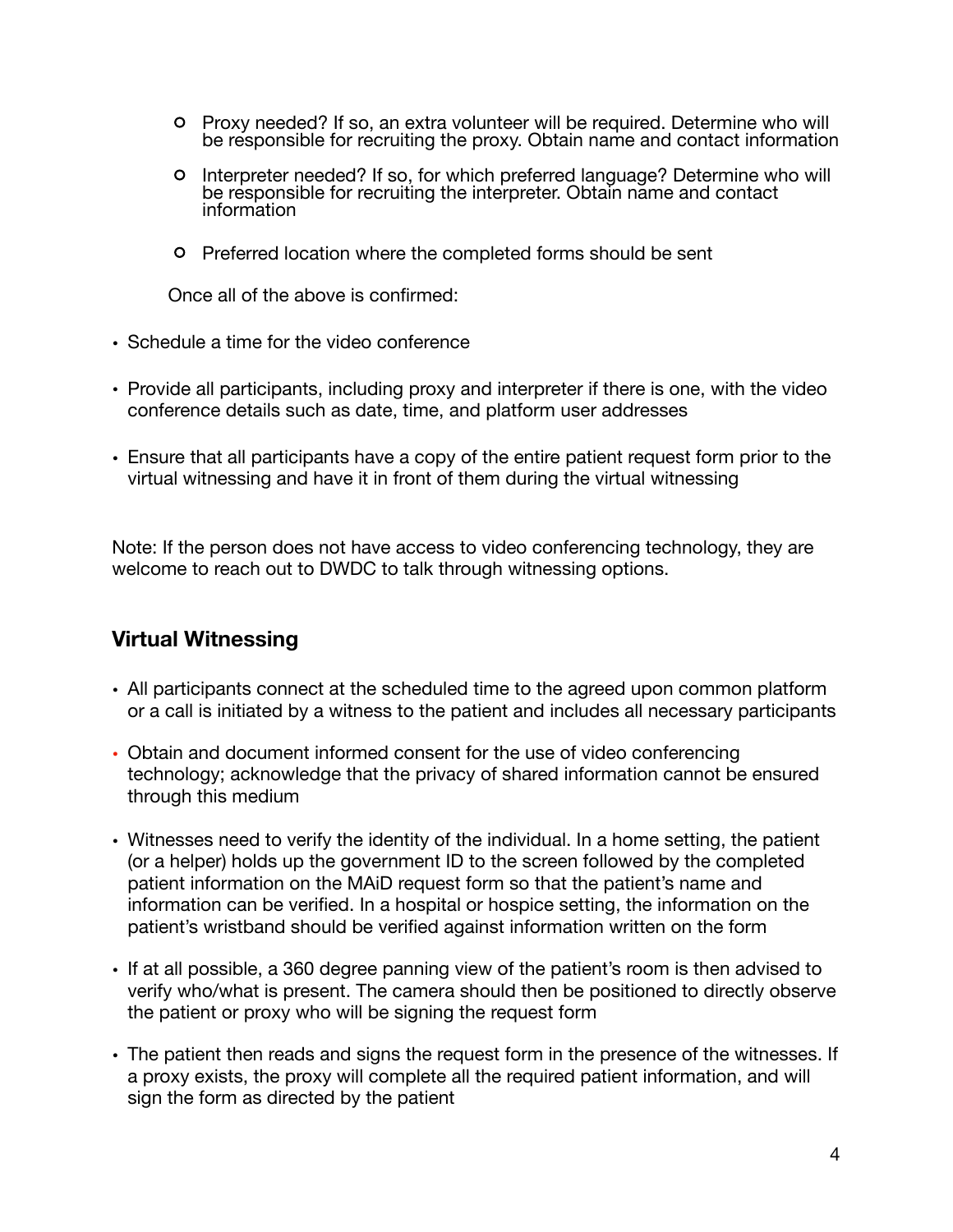- The patient (or a helper) then shows the signed form to the screen so witnesses can verify that the signature is there and the date is correct. Witnesses should ensure that all relevant fields on the request form (signature, printed name and date) have been completed in the correct format
- Witnesses and any proxies then complete their specific sections (initial statements, identification, signature and date) on the MAiD request form and ensure that all information appears correctly

## **Following Virtual Witnessing**

- Patients, witnesses and proxies send their completed forms to the designated individual/agency directly. This can be achieved through secure fax, scanning and send via email on a secure network, hand delivery or if necessary regular mail
- Witnesses should confirm with the designated individual/agency that witnessing has been completed and forms sent
- A copy of the complete request form with witnessing should be provided to the patient and their proxy, if one exists, for their records

DWDC and CAMAP would like to acknowledge the efforts of volunteers Alex Muir in creating the original document that inspired this process and Sarah Baillie for recent additions.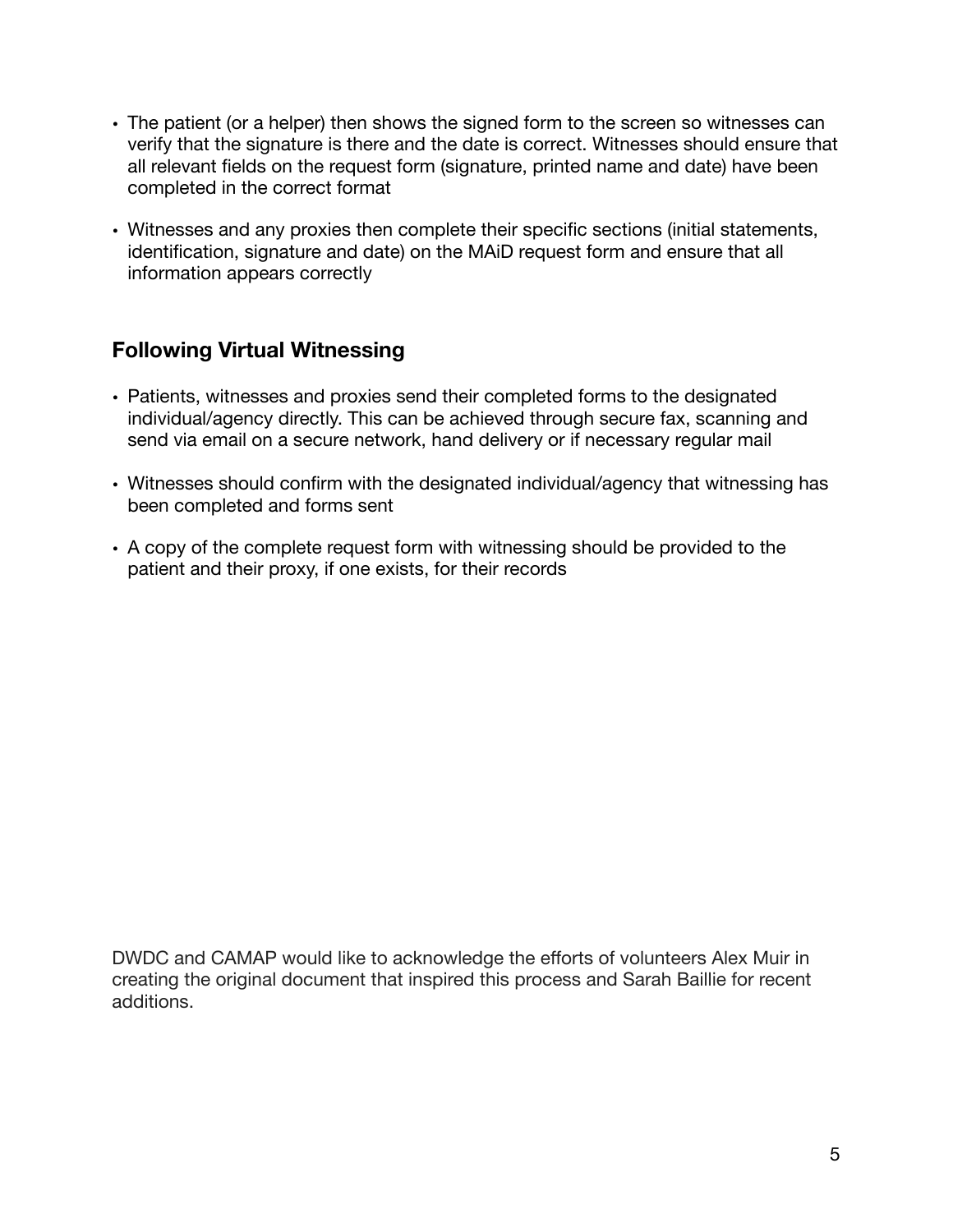# **References**

1. An Act to amend the Criminal Code and to make related amendments to other Acts (medical assistance in dying) https://www.parl.ca/DocumentViewer/en/42-1/bill/C-14/royal-assent